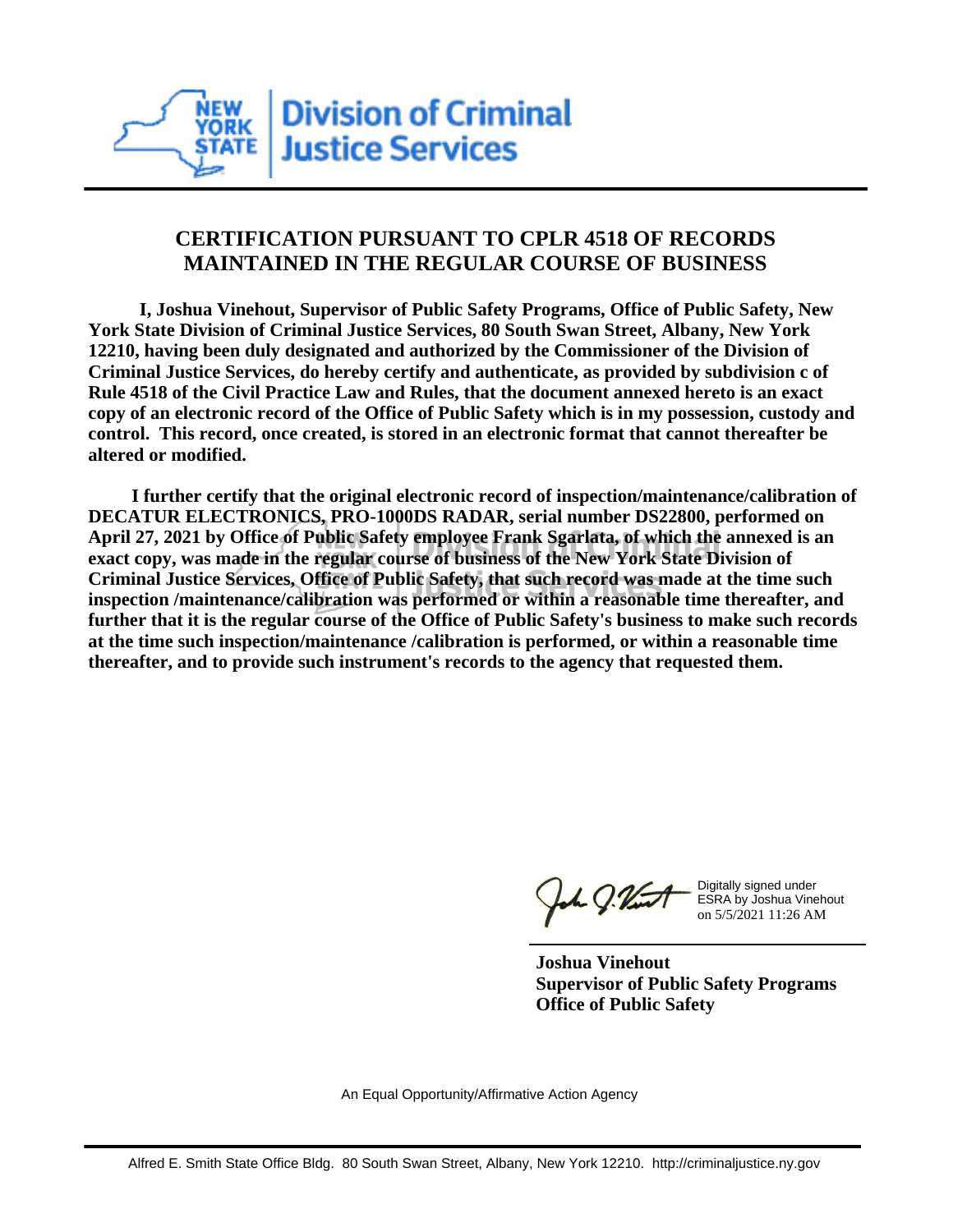## **RADAR RECORD OF INSPECTION / MAINTENANCE / CALIBRATION**

## **Name of Submitting Agency: Wayne County Sheriff`s Office Manufacturer: DECATUR ELECTRONICS Model: PRO-1000DS Date: April 27, 2021** Serial Number: DS22800

 **I hereby certify that DECATUR ELECTRONICS RADAR, model PRO-1000DS, serial number DS22800/ / LA41585 / / LA22800, has been calibrated using standards whose accuracies are established by the National Bureau of Standards, or have been derived by the ratio type of self calibration techniques. Calibration has been effected by controlled tests performed on the date indicated above.**

| <b>Test No</b> | <b>Internal Standard</b>                   | <b>Test Result</b> |
|----------------|--------------------------------------------|--------------------|
|                | 32 MPH                                     | 32 MPH             |
| <b>Test No</b> | <b>Certification Standard (Stationary)</b> | <b>Test Result</b> |
|                | 65 MPH                                     | 65 MPH             |
|                | 35 MPH<br>YORK                             | <b>35 MPH</b>      |
| <b>Test No</b> | <b>Certification Standard (Moving)</b>     | <b>Test Result</b> |
|                | 65 MPH                                     | <b>30 MPH</b>      |
|                | 35 MPH                                     |                    |

**Turning Fork Certification / Date of Certification: April 27, 2021**

| <b>Serial Number</b> | <b>Frequency</b> | <b>Test Result</b> |
|----------------------|------------------|--------------------|
|                      |                  | 65 MPH             |

**The above stated tuning fork has been tested and found to oscillate at 4730 Hertz. It will cause a calibration signal of 65 MPH when used with a Doppler traffic radar operating at 24,150 Mhz.**

| <b>Serial Number</b> | <b>Frequency</b> | <b>Test Result</b> |
|----------------------|------------------|--------------------|
| 39786                | 2540 HZ          | 35 MPH             |

**The above stated tuning fork has been tested and found to oscillate at 2540 Hertz. It will cause a calibration signal of 35 MPH when used with a Doppler traffic radar operating at 24,150 Mhz.**

 **I further certify that the entries made in these records were made at the time that the inspection /maintenance/calibration of the above identified RADAR was performed, or within a reasonable time thereafter.**

 *page 1 of 2* 

Digitally signed under ESRA by Frank Sgarlata on 4/27/2021 1:02 PM

**\_\_\_\_\_\_\_\_\_\_\_\_\_\_\_\_\_\_\_\_\_\_\_\_\_\_\_\_\_\_\_\_\_\_\_\_\_**

**Frank Sgarlata Highway Safety Equipment Technician Office of Public Safety**